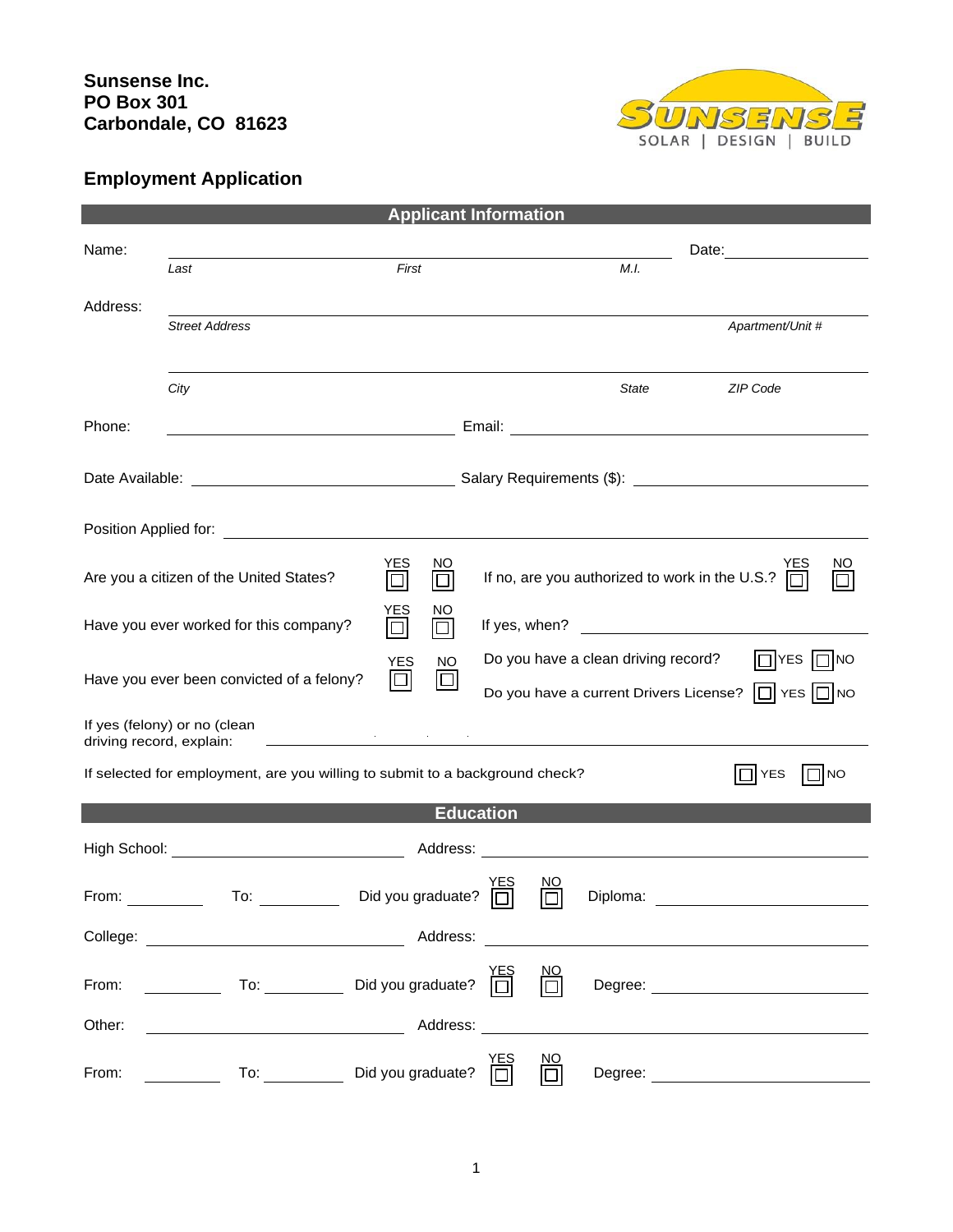

## $\square$   $\square$